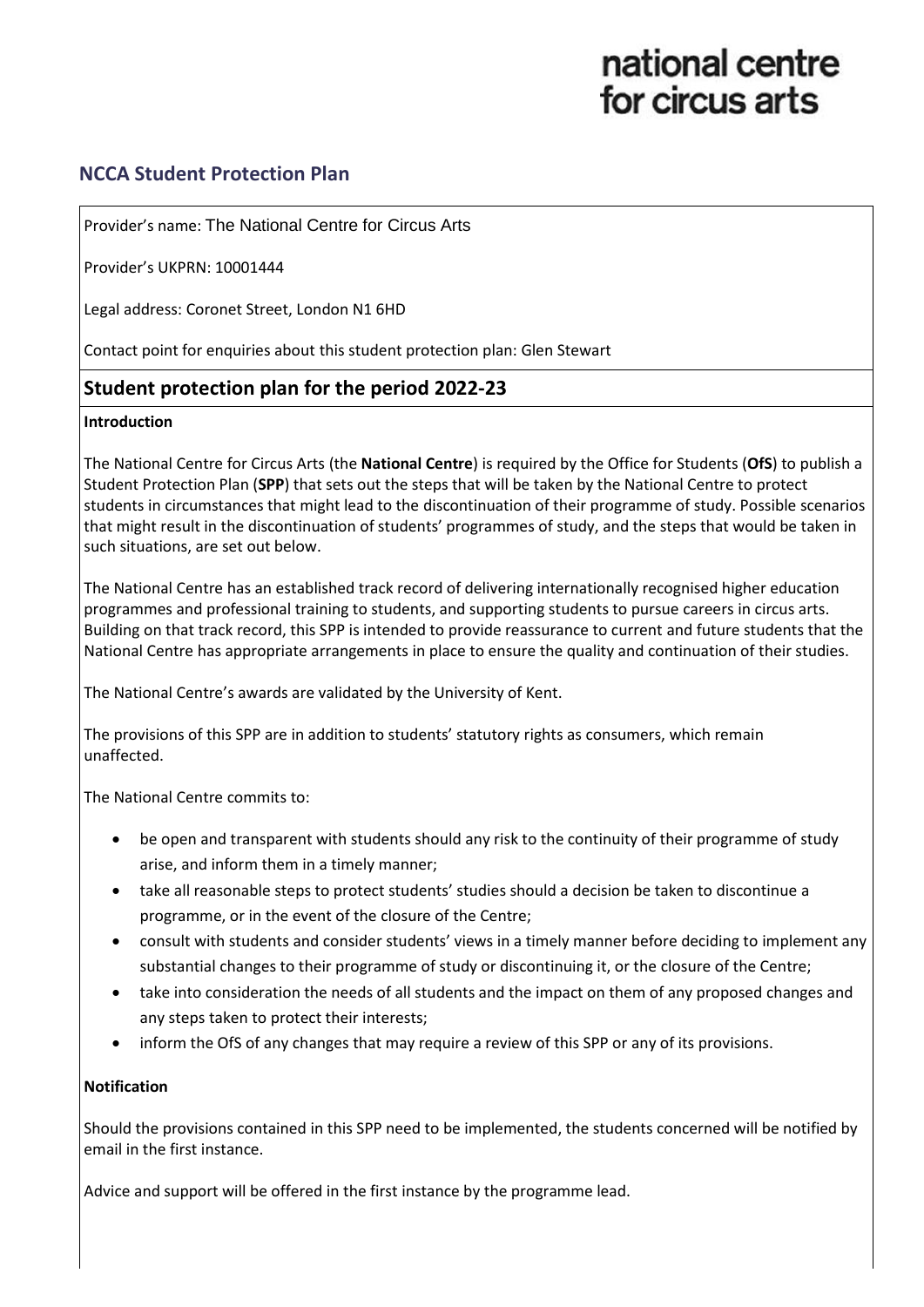#### **Complaints**

Complaints regarding a programme of study should be raised via the National Centre's Student Complaints Procedure, which is published on our website and conforms to the good practice guidance of the Office of the Independent Adjudicator for Higher Education (**OIA**).

Students may also be able to raise a complaint regarding a programme of study with the University of Kent. The provision for refunds and compensation in this Student Protection Plan do not affect students' rights of complaint under the Student Complaints Procedure.

Complaints relating to this SPP should be referred to [complaints@nationalcircus.org.uk](mailto:complaints@nationalcircus.org.uk) in the first instance.

**1. An assessment of the range of risks to the continuation of study for your students, how those risks may differ based on your students' needs, characteristics and circumstances, and the likelihood that those risks will crystallise**

Risks to Continuation of Study and Likelihood of Those Risks Arising

The risks to the continuation of study for students registered with the National Centre could arise from both internal events and/or external events which may be outside our control.

Internal events might include the following:

#### *Planned closure of the Centre for Financial or Business Reasons*

The National Centre is an established institution with a long history of delivering training in the circus arts. It is a registered charity and therefore subject to the Charity Commission regulation and oversight.

The National Centre has in place well established governance and management structures for managing its dayto-day operations, organisational resilience and longer-term sustainability. It is overseen by a Board of Trustees, all of whom are independent. There is internal scrutiny provided by internal auditors and independent scrutiny provided by separate external auditors who assess its 'going concern'. It provides arrange of services in addition to higher education, and this diversity of income minimises risk.

Student demand for places is very high, with applications for entry far in excess of the number of available first year places. In 2019-20 there were over 100 applications for 25 places.

The risk of the National Centre deciding to cease to operate for financial or business reasons is low. The Centre is committed to delivering higher education and professional training in circus arts and to making a wider contribution to the artistic and cultural life of the country.

# *Closure of a programme of study for strategic reasons*

The National Centre is a small, specialist institution delivering professionally focussed higher education and training in circus arts, with curriculum development taking place in an incremental and planned manner. It offers only two well-established undergraduate programmes. Consequently, the risk that the National Centre might decide to discontinue a specific programme of study on a timescale that directly affects students already on that programme is very low. In the unlikely event of the discontinuation of a programme of study, it would be planned in such a way to allow current students to complete their studies and would require the formal approval of the National Centre's Academic Board and Board of Trustees.

Where a programme is discontinued, the National Centre would plan to close the programme to new students and 'teach-out' current students (see below). The University of Kent as validator would also oversee the process of programme closure, giving further consideration to the interests of any students affected.

*Closure of a programme of study due to low student enrolment*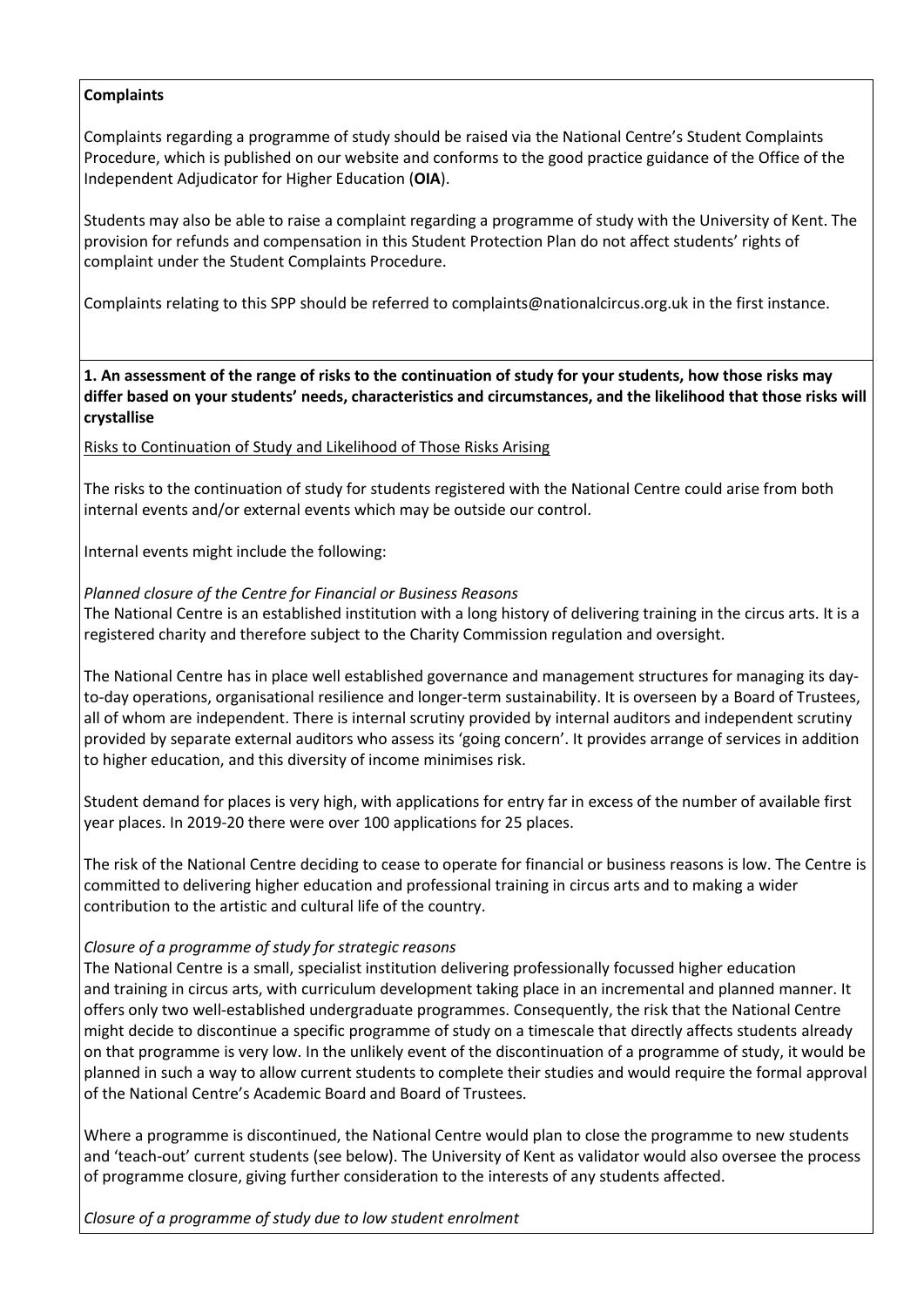# national centre for circus arts

The risk that the National Centre would discontinue or not offer a programme due to insufficient student enrolments or continuation is relatively low. Demand for student places is high and we regularly review the programmes we offer to ensure that they continue to keep pace with student, employer and industry needs.

# *Significant changes to programmes of study*

The risk that the qualification students obtain is significantly different from that for which they enrolled is low, because of the National Centre's approach to programme development, approval and review. The National Centre retains the right to make minor adjustments and improvements to programmes and module content year on year, as part of standard quality enhancement processes and in response to student and employer feedback. Our review and quality enhancement processes are informed by student consultation and we endeavour to communicate planned changes in a timely and helpful manner. These minor amendments or improvements in themselves do not warrant the triggering of the provisions under this SPP. In line with the arrangements for validation of awards, a range of adjustments and improvements to programmes are also subject to scrutiny and agreement by the University of Kent.

External events might include the following:

# *Ability to award validated degrees*

Students at the National Centre receive degrees awarded by the University of Kent. The National Centre has a long-standing relationship with the University of Kent and has consistently met the necessary quality assurance and academic standards requirements set by the University. The risk of losing validation of one or more programmes of study on a timescale that directly affects students already on that programme is very low.

# *Unplanned Closure for Financial or Business Reasons*

The risk that the National Centre finds itself unable to continue to operate due to changes in the external regulatory or funding environment is assessed as being relatively low. The National Centre has a risk management process, disaster response, and business continuity plans in place; these are regularly reviewed. the National Centre is overseen by a governing body comprised entirely of independent members. There is internal scrutiny provided by internal auditors and independent scrutiny provided by separate external auditors who assess the strength of internal control frameworks and risk management processes.

# *Unplanned Closure of the National Centre due to Acts of God or force majeure*

The risk of the complete closure of the National Centre due to fire, flood or other 'Act of God' or *force majeure* having an impact on the quality or delivery of programmes of study is assessed as being low. This is because our London location and our positive and close working relationship with other performing arts schools gives us a range of options to mitigate the risk that our building is unusable, for example through fire or damage.

# *Loss of Highly Trusted Sponsor visa status*

The risk that we lose Highly Trusted Sponsor visa status, meaning that we could no longer sponsor international students, and which would have an impact on the Centre's financial viability, is low. Our small size and engaged curriculum mean that we would quickly spot any problems in attendance or engagement, and deal with these accordingly. This risk would impact particularly those students who need a visa to study in the UK.

# *Loss of OfS registration*

The risk that we lose OfS Registration, through failure to comply with conditions of registration, and therefore cannot guarantee continuity of study, is low. Our small size enables a strong focus on compliance by the Board of Trustees and our executive team are closely engaged in the OfS process. The University of Kent, as our validator, also has an interest in ensuring our students can complete their studies.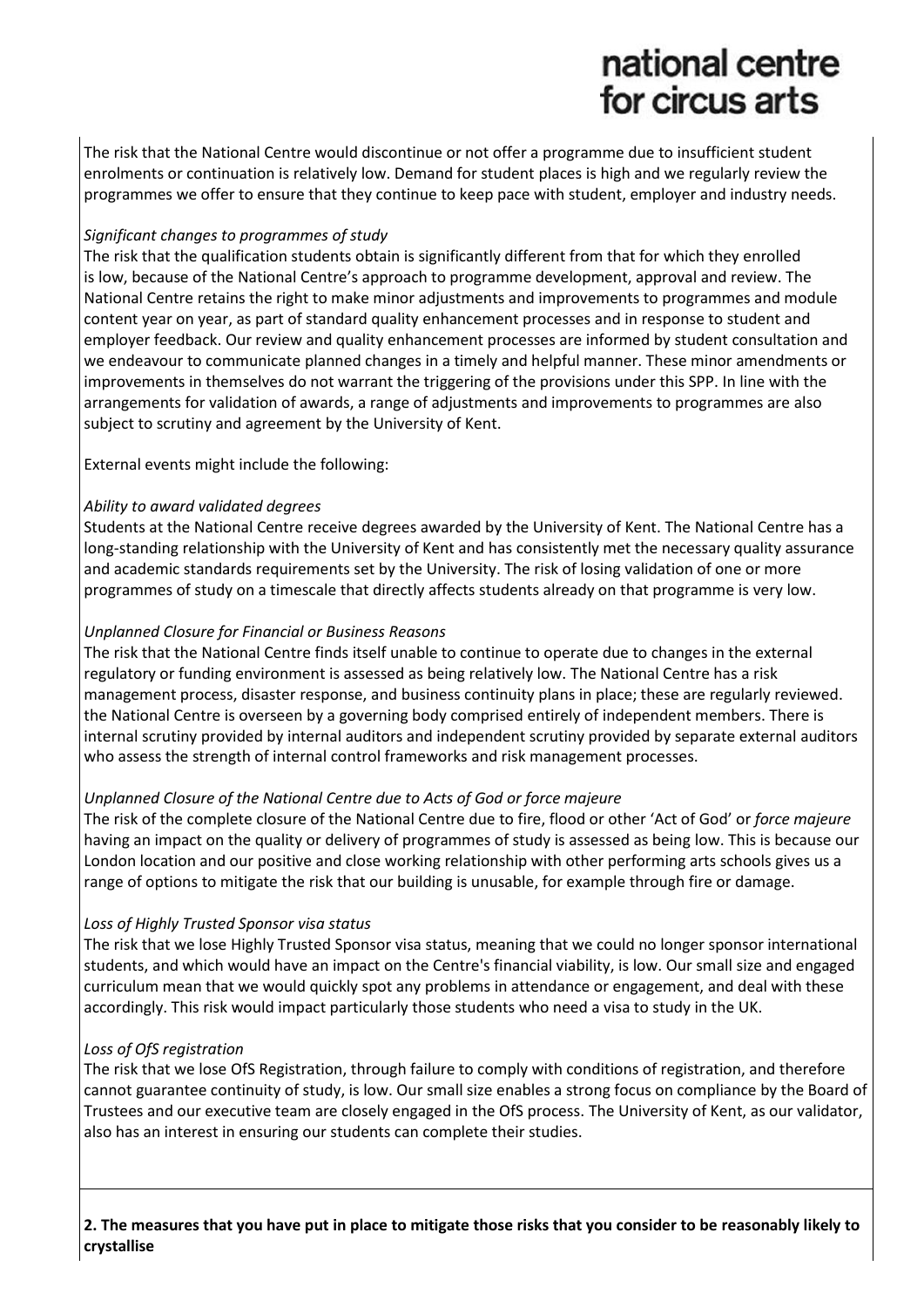In the event of a decision being taken to discontinue a programme of study for strategic, academic or other reasons while students are pursuing that programme, one or more of the following steps would be taken by the National Centre to protect those students:

#### *Teaching Out*

Whenever possible, the National Centre will make arrangements to 'teach- out' current students where a decision has been taken to phase out a programme of study. The programme will be closed for the purposes of the recruitment of new students. This means that we commit to ensuring programmes of study can be completed by all currently enrolled students within existing timeframes determined by programme and academic regulations. In the event that a decision is taken to discontinue a programme, the arrangements which are proposed for students affected will be considered by, and may be subject to the agreement of, the University of Kent as our validating institution.

#### *Transfer of Study*

Where teaching out is not possible, the National Centre will investigate whether students can transfer to a similar programme offered by another higher education provider. (Our unique status means that this might be in another country via our membership of the international federation of professional circus schools, FEDEC.) If such a transfer of study is possible, then the National Centre will take all possible steps to facilitate the transfer to the other higher education provider, including for example the provision of a record of academic achievement to date.

#### *Highly Trusted Sponsor status*

If we lost our Highly Trusted Sponsor status, we would seek to support students who had to leave the UK to continue their studies, using remote delivery and in partnership with other performing arts schools where possible, including transfer of study to another institution.

**3. Information about the policy you have in place to refund tuition fees and other relevant costs to your students and to provide compensation where necessary in the event that you are no longer able to preserve continuation of study**

#### **Refunds and Compensation**

Details of the National Centre's arrangements and policy concerning refunds and compensation under this Student Protection Plan is set out in the attached 'Refund and Compensation Policy'.

This Student Protection Plan sets out possible situations where the National Centre will no longer be able to preserve continuation of study for one or more students, or where there has been disruption to a course of study. The Student Protection Plan identifies such situations as being of low risk. However, in the event of the Student Protection Plan being activated, the National Centre will implement its Refunds and Compensation Policy.

In the event that one of the situations / events identified in the SPP were to occur and the Student Protection Plan be activated, the National Centre will liaise as appropriate with the University of Kent as validator to ensure a fair outcome for students in all circumstances with regard to refunds and compensation.

Notwithstanding that the National Centre will take proactive action without requiring students to lodge a formal complaint, students who wish to make a request for a refund or compensation under the Student Protection Plan may do so by contacting complaints@nationalcircus.org.uk.

**4. Information about how you will communicate with students about your Student Protection Plan**